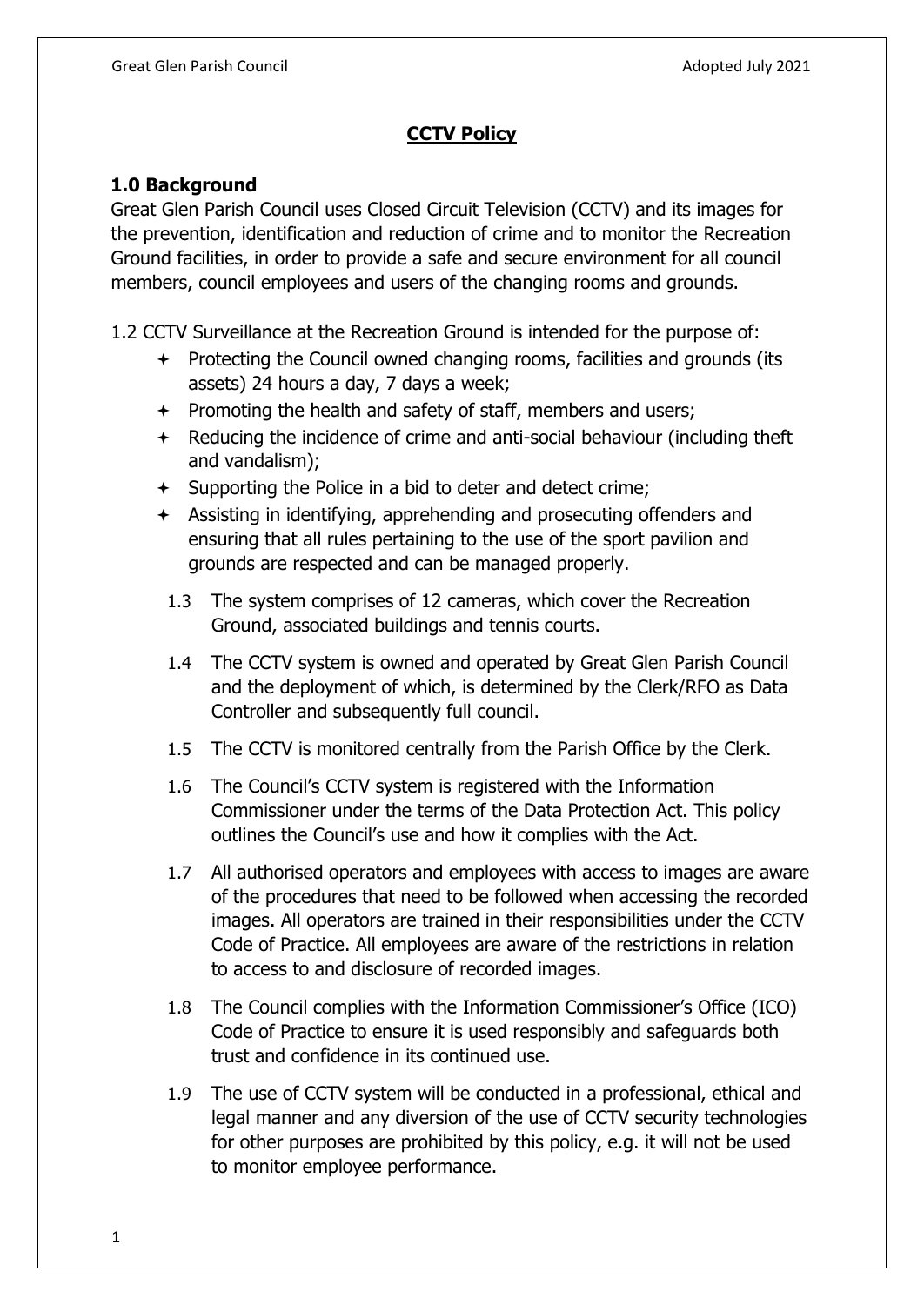1.10 Monitoring of public areas for security purposes will be conducted in a manner consistent with all existing policies adopted by Council, including Code of Conduct and other relevant policies.

### **2.0 Justification for Use of CCTV**

- 2.1 The use of CCTV to control the perimeter of the Recreation Ground for security purposes, has been deemed to be justified by full Council. The system is intended to capture images of intruders or of individuals damaging council owned property, or removing equipment without authorisation, or anti-social behaviour.
- 2.2 CCTV Systems will not be used to monitor sporting events/activities or employees at work.

## **3.0 Data Protection Impact Assessment**

3.0 Where new CCTV systems or cameras are to be installed, Council will carry out a full Data Protection Impact Assessment identifying risks related to the installation and ensuring full compliance with data protection legislation. This may involve consultation with local residents/neighbouring properties.

## **4.0 Location of Cameras**

- 4.0 Cameras will be sited so they can only capture images relevant to the purposes for which they are installed and care will be taken to ensure that reasonable privacy expectation are not violated.
- 4.1 Council will ensure that the location of equipment is carefully considered to ensure that images captured comply with the Data Protection Act. Council will make every effort to position cameras so that their coverage is restricted to the Recreation Ground areas.
- 4.2 CCTV will not be used inside the changing room building.
- 4.3 Use of CCTV to monitor areas where individuals would have a reasonable expectation of privacy would be difficult to justify. Great Glen Parish Council has endeavoured to select location for the installation of CCTV cameras which are least intrusive to protect the privacy of individuals, with cameras in external areas being positioned in such a way as to prevent or minimise recording of passers-by or of another person's private property.
- 4.4 CCTV video monitoring and recording of public areas may include:
	- o **Protection of council buildings and property;** All buildings and property on Great Glen Parish Council owned land
	- o **Criminal Investigations (carried out by Police):** Robbery, burglary and theft surveillance as well as anti-social behaviour.

## **5.0 Covert Surveillance**

5.0 Great Glen Parish Council will not engage in covert surveillance.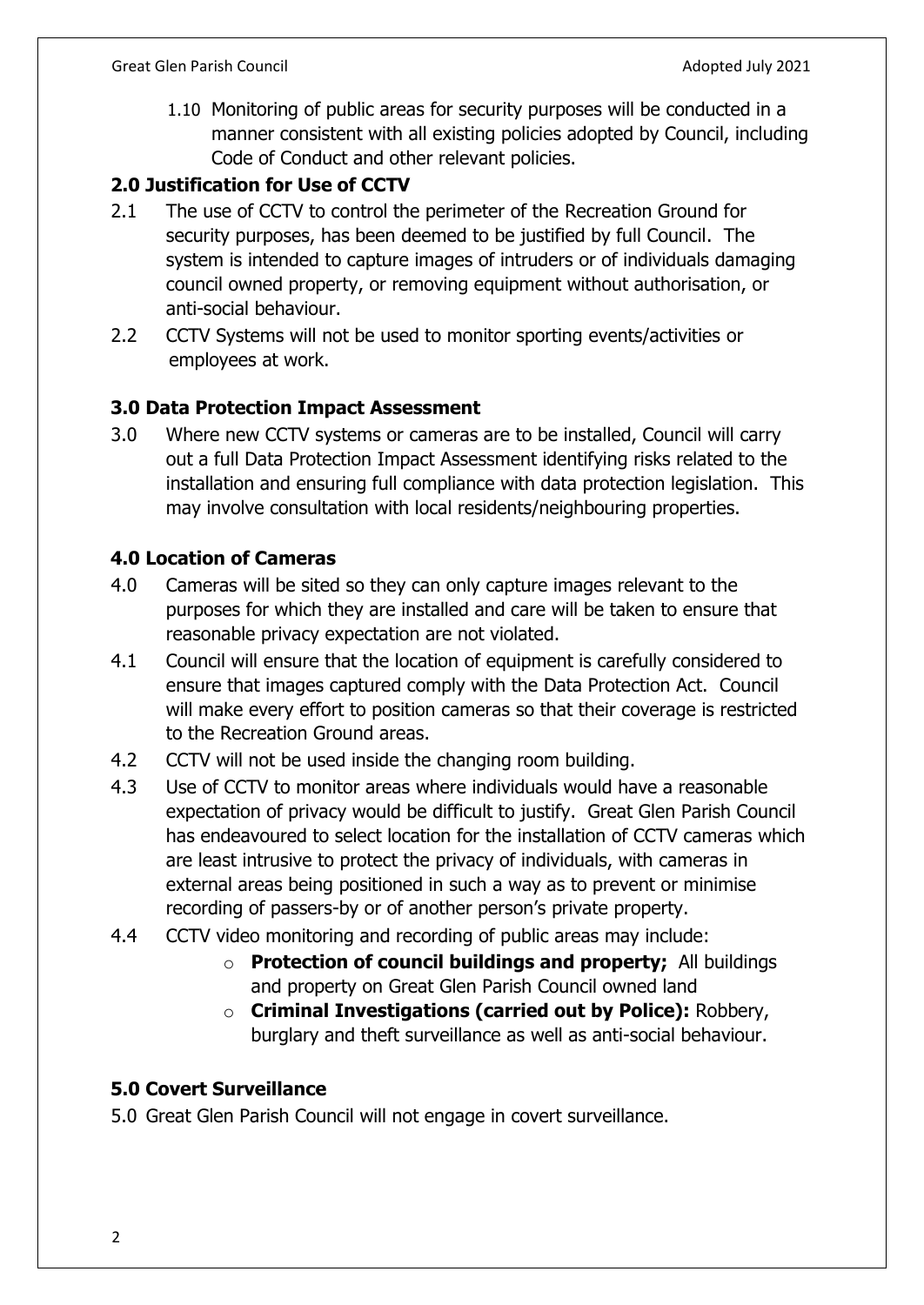#### **6.0 Notification**

- 6.0 A copy of this CCTV policy is available on request and is also available free of charge to download from the Parish Council website.
- 6.1 The location of the cameras will also be indicated via a plan, available to view on the Parish Council website.
- 6.2 Adequate signage is placed on the Recreation Grounds buildings, to indicate that CCTV is in operation.

#### **7.0 Storage and Retention of Images/Data**

- 7.0 The images/data captured by the CCTV system will be retained for a maximum of 30 days, except where the image identifies an issue and is retained specifically in the context of an investigation/prosecution of that issue.
- 7.1 The images/recordings will be stored in a secure environment with a log of access kept.
- 7.2 Access will be restricted to authorised personnel only. Supervising the access and maintenance of the CCTV system is the responsibility of the Parish Clerk, who may delegate the administration of the CCTV system to another staff member, namely the Assistant to the Parish Clerk.
- 7.3 In certain circumstances, the recordings may also be viewed by other individuals in order to achieve the objectives set out above. When CCTV recordings are being viewed, access will be limited to authorised individuals on a need-to-know basis.

#### **8.0 Access**

- 8.0 Recorded footage and the monitoring equipment will be securely stored in a restricted area. Unauthorised access to that area will not be permitted at any time. The area will be locked when not occupied by authorised personnel. A log of access to footage will be maintained.
- 8.1 Access to the CCTV system and stored images will be restricted to authorised personnel only (Parish Clerk and Assistant).
- 8.2 When accessing images two authorised members of staff must be present (Parish Clerk and Assistant). A written record of access will be made. Records of access will be kept.
- 8.3 A record of the date of any disclosure request along with details of who the information has been provided to (the name of the person and the organisation they represent), why they required it and how the request was dealt with will be made and kept, in case of challenge.
- 8.4 Data will be provided to those requests authorised in a permanent format where possible. If this is not possible the data subject will be offered the opportunity to view the footage.
- 8.5 In relevant circumstances, CCTV footage may be accessed:
	- By the police where Great Glen Parish Council are required by law to make a report regarding the commission of a suspected crime; or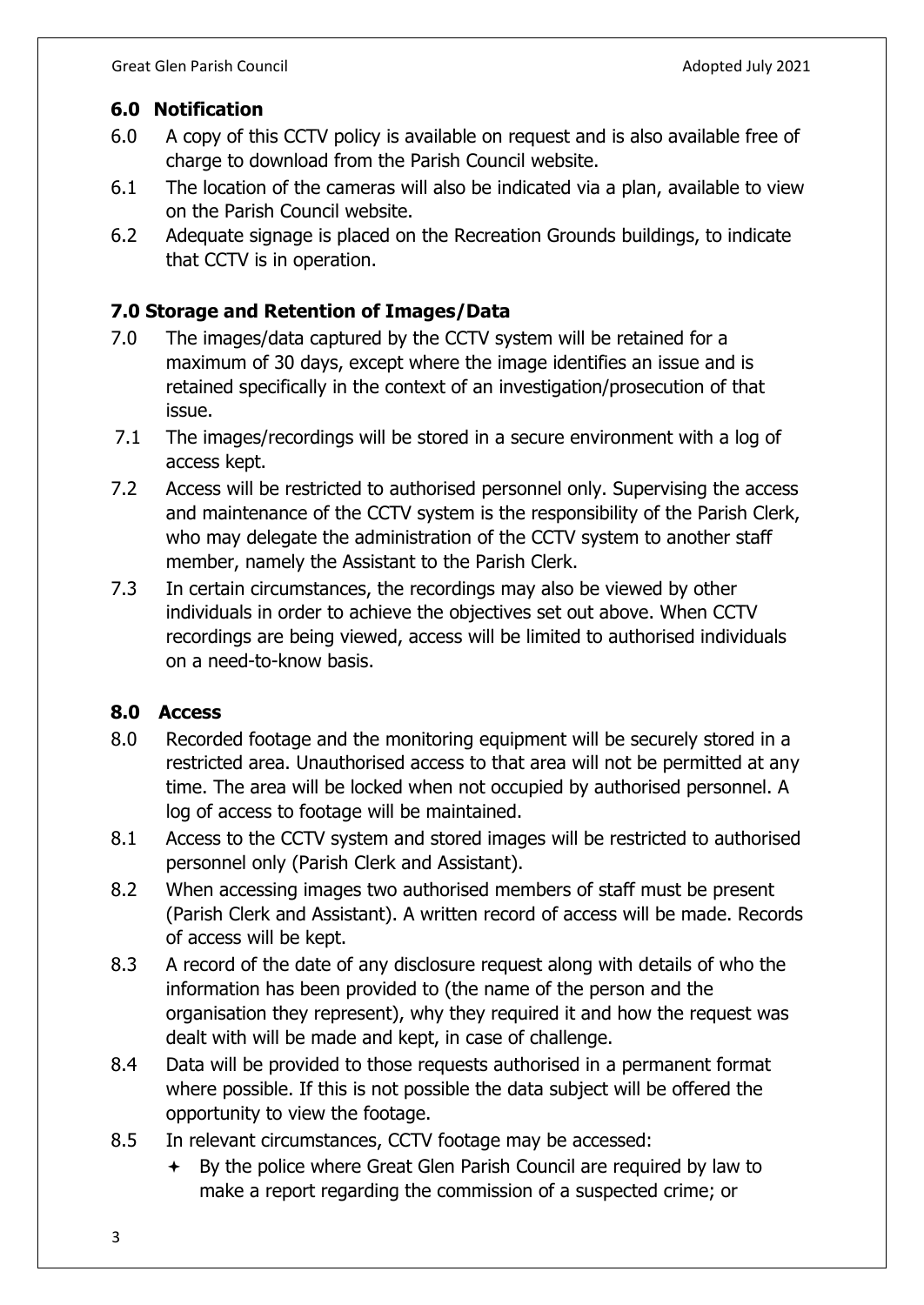- Following a request by the Police when a crime or suspected crime has taken place and/or when it is suspected that illegal/anti-social behaviour is taking place on Great Glen Parish Council property, or;
- To the HSE and/or any other statutory body charged with child safeguarding; or
- To assist the Parish Clerk in establishing facts in cases of unacceptable behaviour, in which case, the individuals involved, will be informed; or
- To data subjects (or their legal representatives), pursuant to a Subject Access Request

or

- To individuals (or their legal representatives) subject to a court order.
- $+$  To the Parish Council insurance company where the insurance company requires same in order to pursue a claim for damage done to the insured property.

#### **9.0 Subject Access Requests (SAR)**

- 9.0 Individuals have the right to request access to CCTV footage relating to themselves under the Data Protection Act.
- 9.1 Individuals submitting requests for access will be asked to provide sufficient information to enable the footage relating to them to be identified. For example, date, time and location.
- 9.2 Council will respond to requests within 30 calendar days of receiving the request in line with the council's right of access policy.
- 9.3 Council reserves the right to refuse access to CCTV footage where this would prejudice the legal rights of other individuals or jeopardise an on-going investigation.
- 9.4 A record of the date of the disclosure along with details of who the information has been provided to (the name of the person and the organisation they represent) and why they required it will be made.
- 9.5 In giving a person a copy of their data, Council will provide a still/series of still pictures, a tape or a disk with relevant images. However, other images of other individuals will be obscured before the data is released.
- 9.6 Where footage contains images relating to 3rd parties, Council will take appropriate steps to mask and protect the identities of those individuals.

## **10.0 Complaints**

10.0 Complaints and enquiries about the operation of CCTV within the Recreation Ground should be directed to the Parish Clerk in the first instance.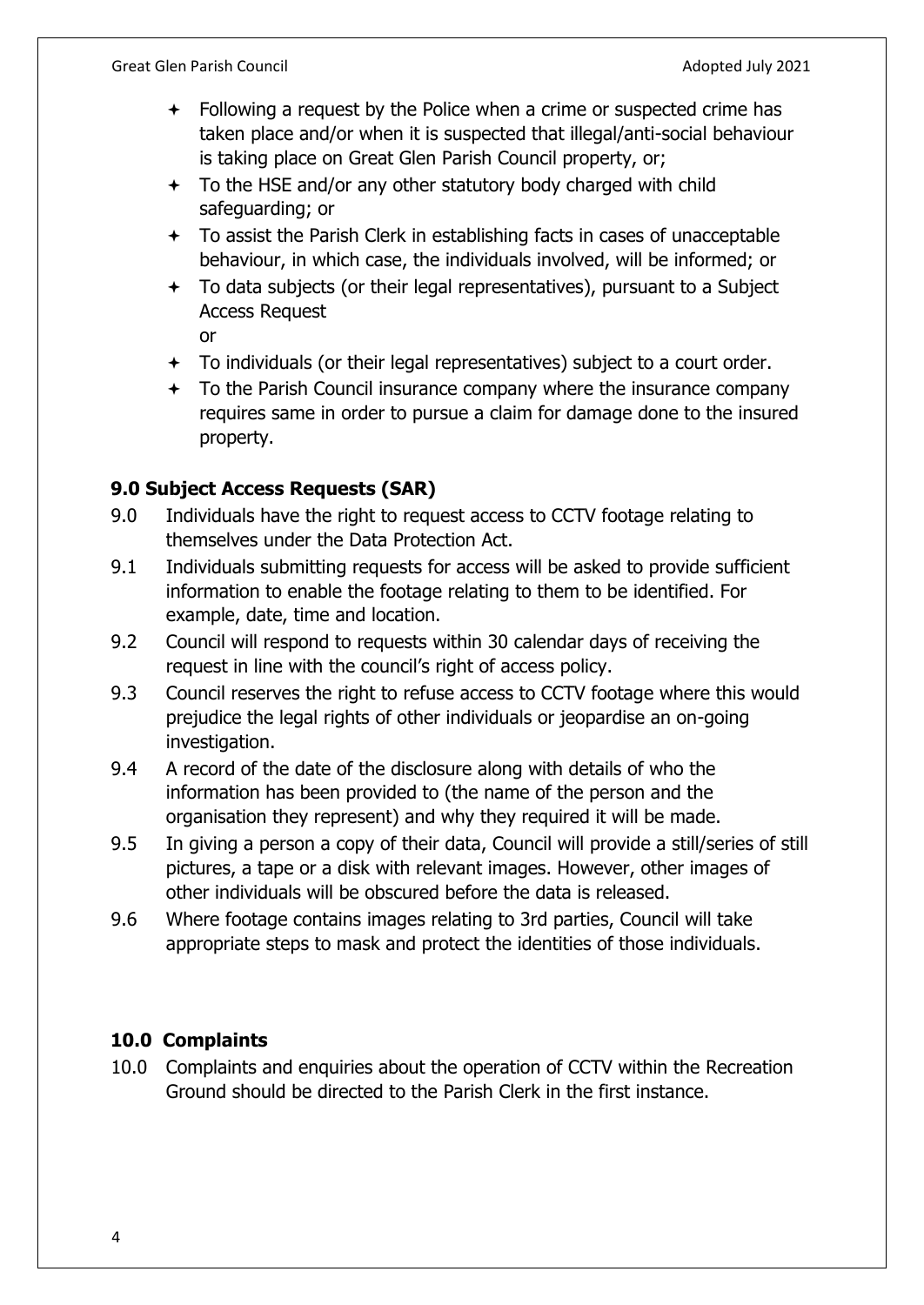## **11.0 Staff Training**

- 11.1 Staff authorised to access the CCTV system will be trained to comply with this policy. Staff will understand that all information relating to the CCTV images must be handled securely.
- 11.2 Staff will receive appropriate training to enable them to identify and handle different requests according to regulations.

11.3 Staff misuse of surveillance system information will lead to disciplinary proceedings.

## **12.0 Responsibilities**

12.0 The Parish Clerk (or nominated deputy i.e. Assistant) will:

- Ensure that the use of CCTV systems is implemented in accordance with the policy set down by Great Glen Parish Council.
- Oversee and co-ordinate the use of CCTV monitoring for safety and security purposes within the Recreation Ground.
- Ensure that all existing CCTV monitoring systems will be evaluated for compliance with this policy
- Ensure that the CCTV monitoring at the Recreation Ground is consistent with the highest standards and protections
- $\div$  Review camera locations and be responsible for the release of any information or recorded CCTV materials stored in compliance with this policy
- Maintain a record of access (e.g. an access log) to or the release of tapes or any material recorded or stored in the system
- Ensure that the perimeter of view from fixed location cameras conforms to this policy both internally and externally
- Give consideration to members of the public and council staff feedback/complaints regarding possible invasion of privacy or confidentiality due to the location of a particular CCTV camera or associated equipment
- Ensure that all areas being monitored are not in breach of an enhanced expectation of the privacy of individuals within the setting and be mindful that no such infringement is likely to take place
- Co-operate with the Parish Clerk in reporting on the CCTV system in operation at the Recreation Ground.
- Ensure that external cameras are non-intrusive in terms of their positions and views of neighbouring residential housing and comply with the principle of "Reasonable Expectation of Privacy"
- Ensure that monitoring footage are stored in a secure place with access by authorised personnel only
- Ensure that images recorded on tapes/DVDs/digital recordings are stored for a period not longer than 30 days and are then erased unless required as part of a criminal investigation or court proceedings (criminal or civil).
- $\div$  Ensure that when a zoom facility on a camera is being used, there is a second person present with the operator of the camera to guarantee that there is no unwarranted invasion of privacy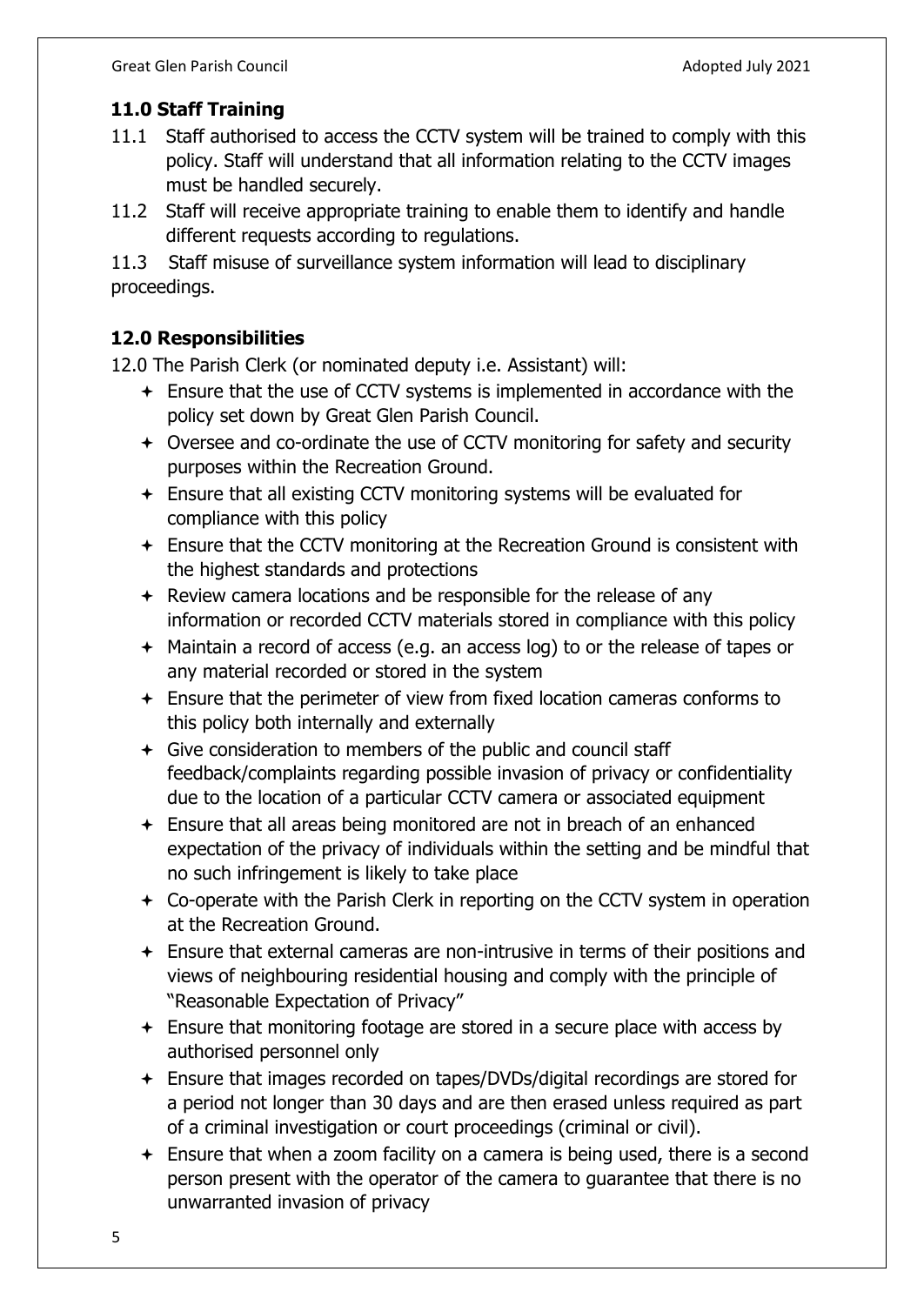Great Glen Parish Council and Council and Council Adopted July 2021

- Ensure that camera control is solely to monitor suspicious behaviour, criminal damage etc. and not to monitor individual characteristics
- Ensure that camera control is not infringing an individual's reasonable expectation of privacy in public areas.